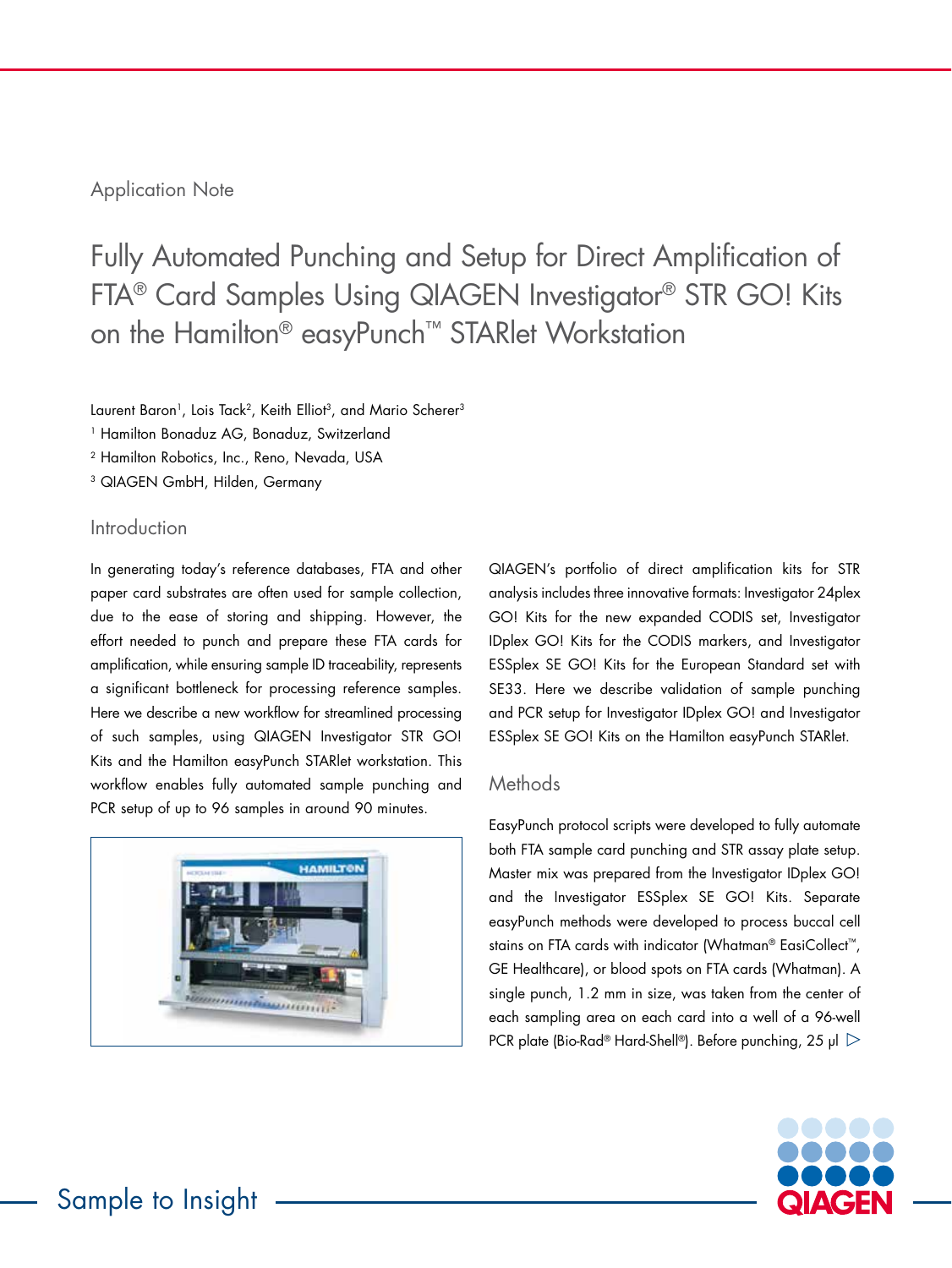of PCR master mix prepared from the Investigator kit reagents was dispensed into the plate using the easyPunch pipetting channels and disposable tips. Samples from the same donors were processed manually in parallel. The easyPunch imaging software was activated to analyze each plate well after punching.

Blood from 100 different donors and buccal cells from 38 different donors were collected onto FTA cards. Each card was punched in replicates of 5 using both Investigator IDplex GO! and Investigator ESSplex SE GO! Kits. PCR plates were sealed and centrifuged to ensure all punches were fully submerged. Assay plates were amplified using an Eppendorf® Mastercycler® ep thermal cycler. PCR was performed according to the corresponding kit handbooks, using 25 PCR cycles for blood samples and 28 cycles for buccal cell samples. Samples were run on an Applied Biosystems® 3500 Genetic Analyzer and analyzed with Applied Biosystems GeneMapper® ID-X Software v1.2 using a 100 RFU allele-calling threshold.

A cross-contamination analysis was carried out to test for potential sample carryover. Sample punches from buccal cells on FTA cards were arranged in checkerboard patterns, alternating sample wells with blank card punches. Samples were taken from different donors to allow tracing of potential sample carryover. Three cleaning punches were taken between different cards. Samples were amplified using the Investigator ESSplex SE GO! Kit for 28 PCR cycles. Data were analyzed with the Applied Biosystems GeneMapper ID-X Software v1.2 using a threshold of 30 RFU for detection of alleles in empty card samples.

#### Results

Full DNA profiles were obtained for all samples. Example STR profiles are shown in figures 1–4.



Figure 1. Example STR profile for a blood spot on an FTA card, amplified with the Investigator IDplex GO! Kit. Data analysis was performed using Applied Biosystems GeneMapper ID-X Software.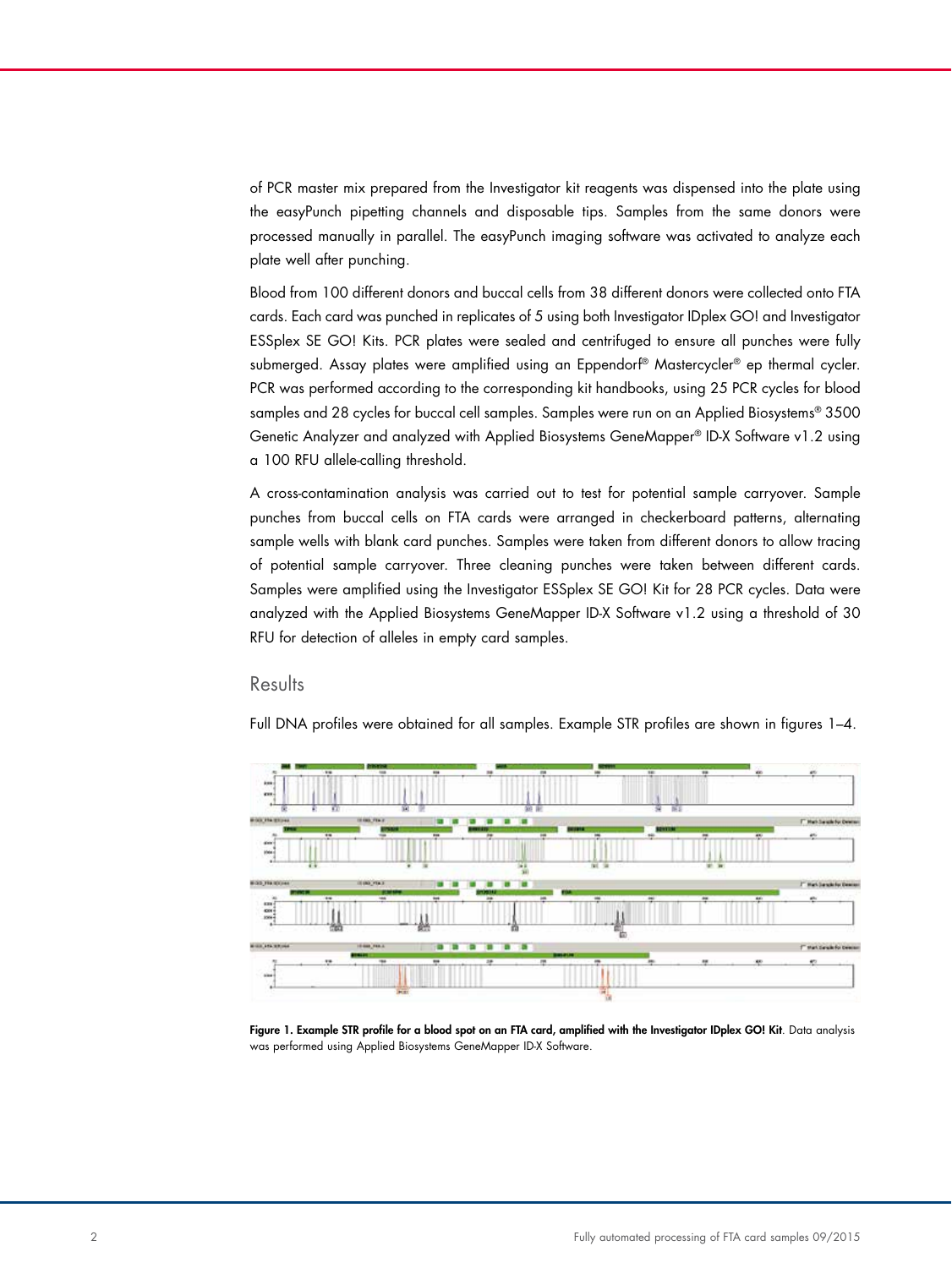

Figure 2. Example STR profile for a buccal cell stain on an FTA card, amplified with the Investigator IDplex GO! Kit. Data analysis was performed using Applied Biosystems GeneMapper ID-X Software.



Figure 3. Example STR profile for a blood spot on an FTA card, amplified with the Investigator ESSplex SE GO! Kit. Data analysis was performed using Applied Biosystems GeneMapper ID-X Software.



Figure 4. Example STR profile for a buccal cell stain on an FTA card, amplified with the Investigator ESSplex SE GO! Kit. Data analysis was performed using Applied Biosystems GeneMapper ID-X Software.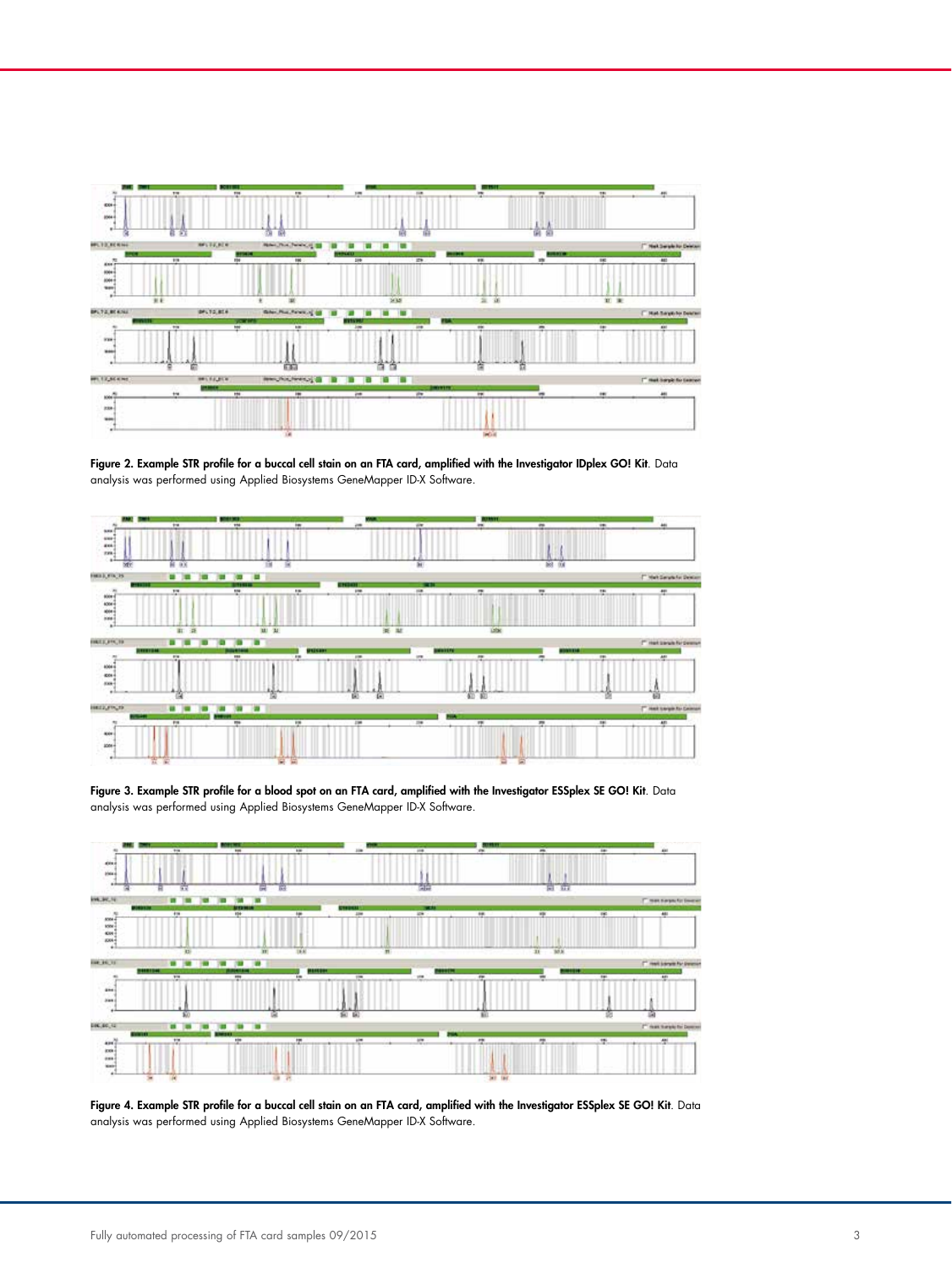Visual inspection of the PCR plate confirmed that a single punch had been transferred to each well, as expected based on imaging analysis of the plate after each punch cycle. No incidents of sample mix-up were observed. Results obtained using the automated easyPunch method were comparable to results for manually processed samples from the same donors.



Figure 5. Analysis of blood on FTA card samples. A: Average peak heights for samples from 100 different donors processed in 5 replicates are shown. Samples were amplified and analyzed using the QIAGEN Investigator IDplex GO! Kit, according to manufacturer's instructions. B: Average peak heights for samples from 95 different donors processed in 5 replicates are shown. Samples were amplified with the QIAGEN Investigator ESSplex SE GO! Kit.

Average peak heights following PCR amplification of all blood and buccal cell samples are shown in figures 6 and 7.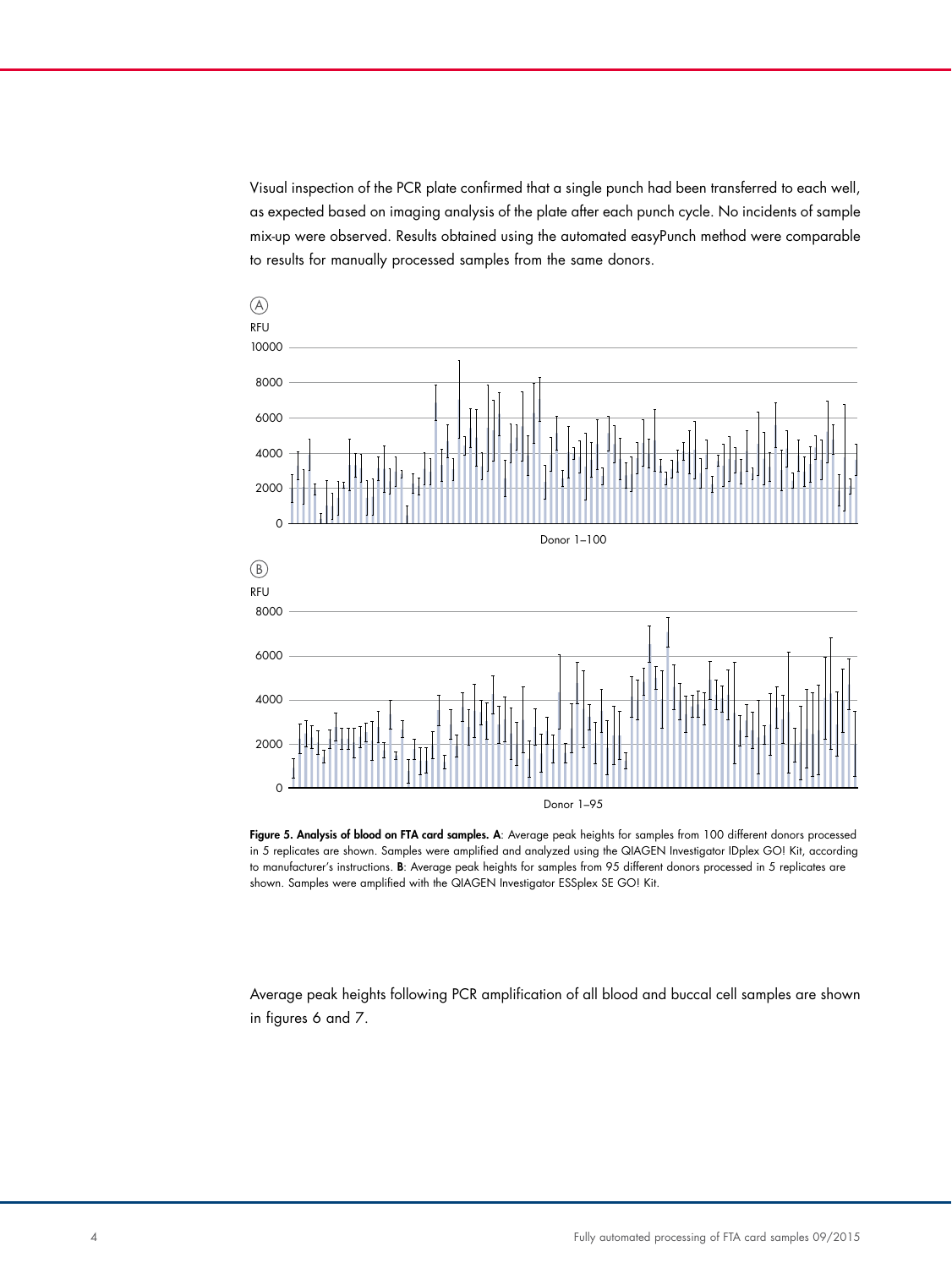





Figure 7. Setup of cross-contamination study. Positions of buccal cell samples, empty cards, positive PCR control and empty wells are indicated. NEG: empty FTA card, 1-20: FTA card donor 1-20, PCR+: positive PCR control, E: empty position for allelic ladder.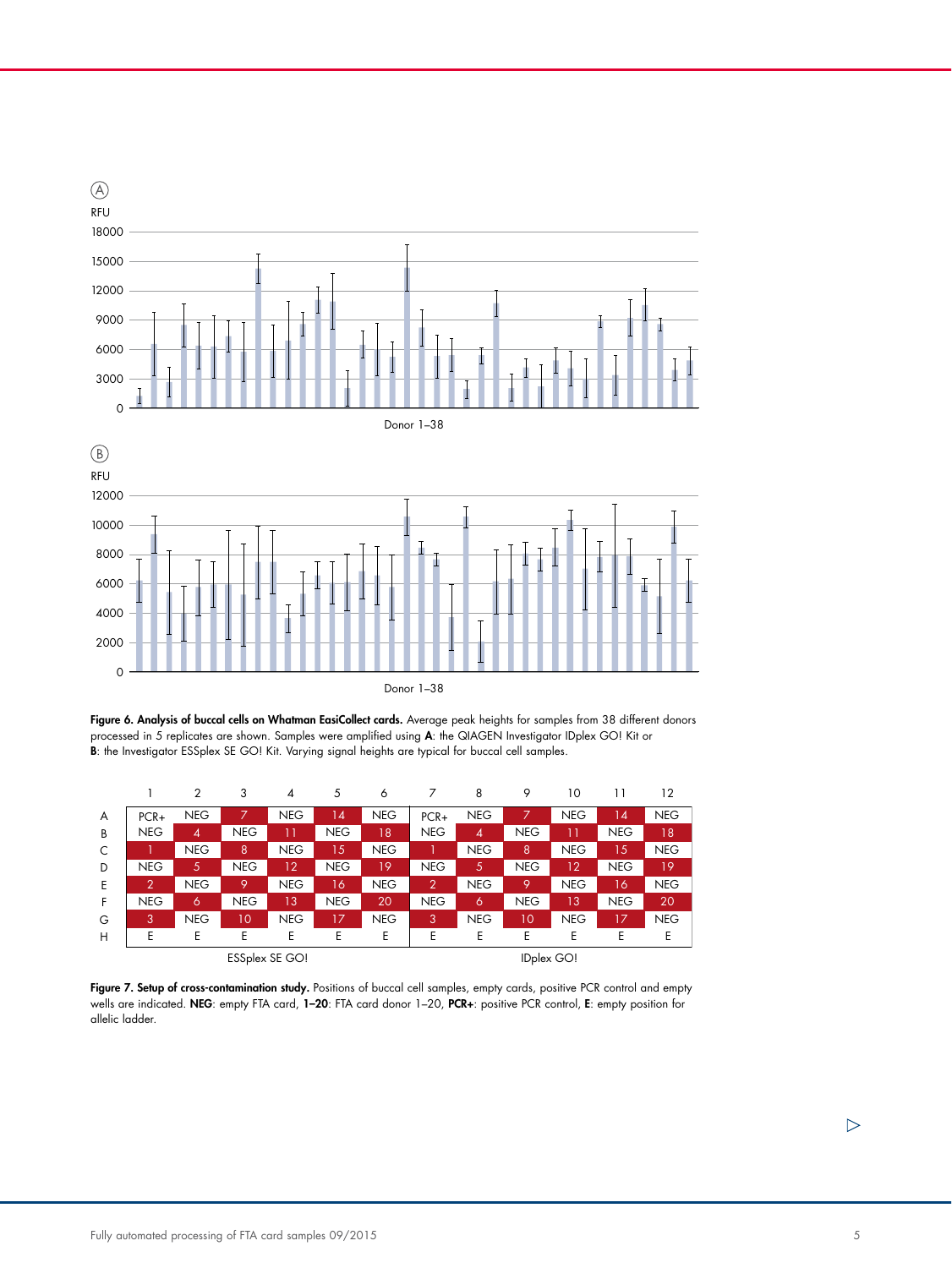For the cross-contamination analysis, samples were arranged as shown in figure 7. No incidences of sample carryover were observed (figures 8 and 9).



Figure 8. Cross-contamination analysis. Examples of typical sample electropherograms for positive (upper panel) and negative (lower panel) sample punches are shown for the Investigator IDplex GO! Kit.



Figure 9. Cross-contamination analysis. Examples of typical sample electropherograms for positive (upper panel) and negative (lower panel) sample punches are shown for the Investigator ESSplex SE GO! Kit.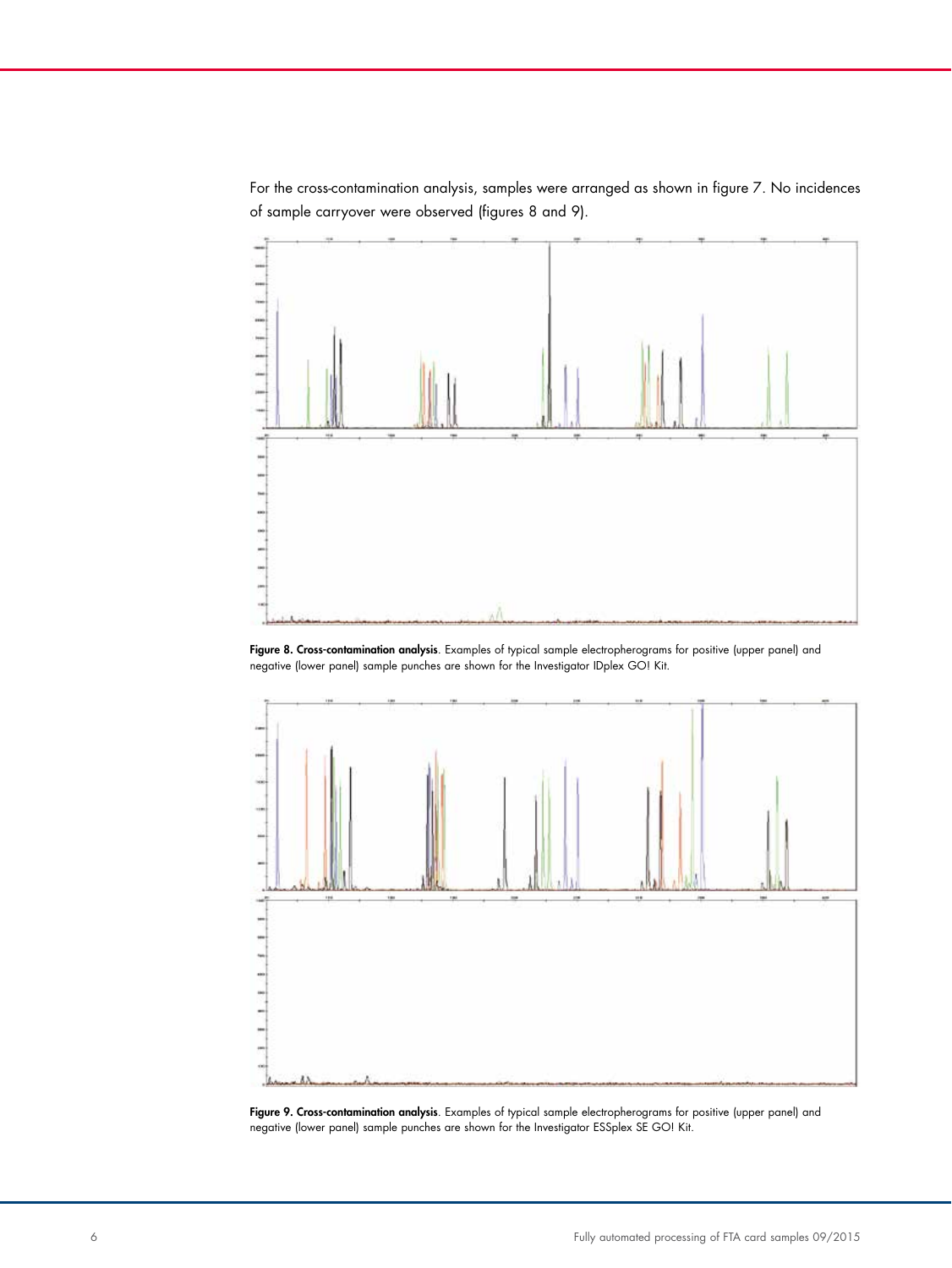# Conclusions

QIAGEN's Investigator STR GO! chemistry has been developed to streamline processing of reference samples, with a fast reaction speed of only 45 minutes. However, PCR setup for the large numbers of samples typically submitted to DNA database laboratories results in a bottleneck at PCR setup, particularly with paper-based samples, which require punching prior to PCR setup.

Data presented here for both Investigator IDplex GO! and Investigator ESSplex SE GO! Kits on the Hamilton easyPunch STARlet demonstrates a high-throughput, automated solution that removes this bottleneck and enables large numbers (e.g., hundreds) of reference samples to be processed in a single day using a single workflow. Furthermore, manual intervention with this workflow is minimal, ensuring maximum sample and process integrity and freeing up analysts to focus on more challenging samples.